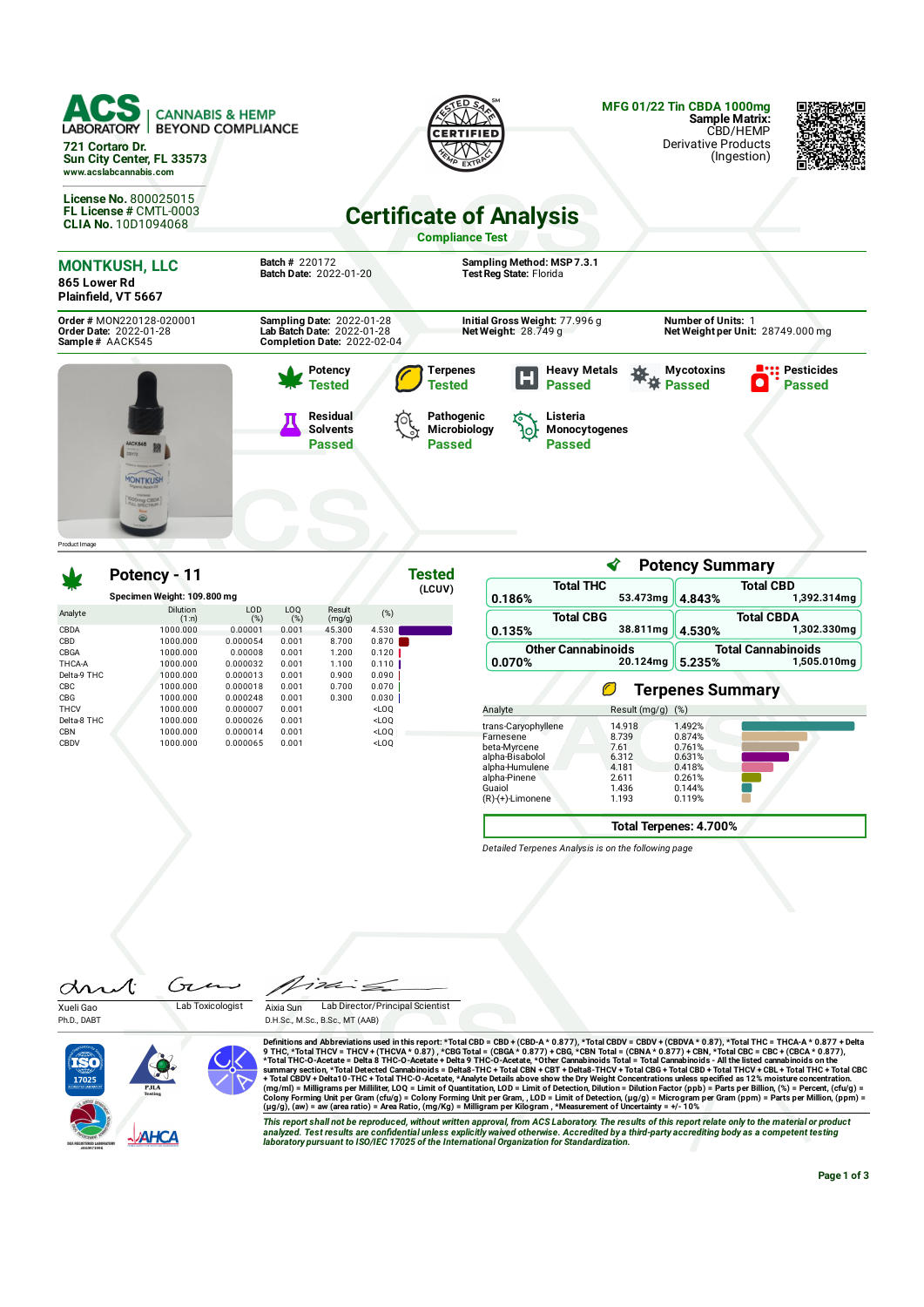| <b>CANNABIS &amp; HEMP</b><br><b>LABORATORY</b><br><b>BEYOND COMPLIANCE</b><br>721 Cortaro Dr.<br>Sun City Center, FL 33573<br>www.acslabcannabis.com<br>License No. 800025015<br>FL License # CMTL-0003<br><b>CLIA No. 10D1094068</b> |                |                                                                                        |                                                                       | CEDTIEIE<br><b>Certificate of Analysis</b>                          | <b>MFG 01/22 Tin CBDA 1000mg</b><br>Sample Matrix:<br>CBD/HEMP<br><b>Derivative Products</b><br>(Ingestion) |                            |
|----------------------------------------------------------------------------------------------------------------------------------------------------------------------------------------------------------------------------------------|----------------|----------------------------------------------------------------------------------------|-----------------------------------------------------------------------|---------------------------------------------------------------------|-------------------------------------------------------------------------------------------------------------|----------------------------|
|                                                                                                                                                                                                                                        |                | Batch # 220172                                                                         |                                                                       | <b>Compliance Test</b><br>Sampling Method: MSP 7.3.1                |                                                                                                             |                            |
| <b>MONTKUSH, LLC</b><br>865 Lower Rd<br>Plainfield, VT 5667                                                                                                                                                                            |                | Batch Date: 2022-01-20                                                                 |                                                                       | Test Reg State: Florida                                             |                                                                                                             |                            |
| Order # MON220128-020001<br><b>Order Date: 2022-01-28</b><br>Sample# AACK545                                                                                                                                                           |                | Sampling Date: 2022-01-28<br>Lab Batch Date: 2022-01-28<br>Completion Date: 2022-02-04 |                                                                       | Initial Gross Weight: 77.996 g<br>Net Weight: $28.\overline{7}49$ g | <b>Number of Units: 1</b><br>Net Weight per Unit: 28749.000 mg                                              |                            |
| Terpenes<br>Specimen Weight: 51.170 mg                                                                                                                                                                                                 |                |                                                                                        |                                                                       |                                                                     |                                                                                                             | <b>Tested</b><br>(GC/GCMS) |
| Dilution Factor: 20.000                                                                                                                                                                                                                |                |                                                                                        |                                                                       |                                                                     |                                                                                                             |                            |
| Analyte                                                                                                                                                                                                                                | LOQ<br>(%)     | Result<br>(mg/g)                                                                       | (%)                                                                   | Analyte                                                             | L <sub>O</sub> Q<br>Result<br>(%)<br>(mq/q)                                                                 | (%)                        |
| trans-Caryophyllene                                                                                                                                                                                                                    | 0.002          | 14.918                                                                                 | 1.492                                                                 | trans-Nerolidol                                                     | 0.002                                                                                                       | LOO                        |
| Farnesene                                                                                                                                                                                                                              | 0.002          | 8.739                                                                                  | 0.874                                                                 | Hexahydrothymol                                                     | 0.002                                                                                                       | $<$ LOQ                    |
| beta-Mvrcene                                                                                                                                                                                                                           | 0.002          | 7.610                                                                                  | 0.761                                                                 | Fenchyl Alcohol                                                     | 0.002                                                                                                       | $<$ LOO                    |
| alpha-Bisabolol                                                                                                                                                                                                                        | 0.002          | 6.312                                                                                  | 0.631                                                                 | Geranyl acetate                                                     | 0.002                                                                                                       | LOO                        |
| alpha-Humulene                                                                                                                                                                                                                         | 0.002          | 4.181                                                                                  | 0.418                                                                 | Geraniol                                                            | 0.002                                                                                                       | LOO                        |
| alpha-Pinene                                                                                                                                                                                                                           | 0.002          | 2.611                                                                                  | 0.261                                                                 | Gamma-Terpinene                                                     | 0.002                                                                                                       | LOO                        |
| Guaiol                                                                                                                                                                                                                                 | 0.002          | 1.436                                                                                  | 0.144                                                                 | Fenchone                                                            | 0.002                                                                                                       | $<$ LOQ                    |
| $(R)-(+)$ -Limonene                                                                                                                                                                                                                    | 0.002          | 1.193                                                                                  | 0.119                                                                 | Eucalyptol                                                          | 0.002                                                                                                       | $<$ LOO                    |
| $(+)$ -Cedrol                                                                                                                                                                                                                          | 0.002          |                                                                                        | $<$ LOQ                                                               | cis-Nerolidol                                                       | 0.002                                                                                                       | LOO                        |
| Nerol                                                                                                                                                                                                                                  | 0.002          |                                                                                        | $<$ LOQ                                                               | Caryophyllene oxide                                                 | 0.002                                                                                                       | LOO                        |
| Isoborneol                                                                                                                                                                                                                             | 0.002          |                                                                                        | $<$ LOQ                                                               | Camphors                                                            | 0.006                                                                                                       | $<$ LOQ                    |
| Isopulegol                                                                                                                                                                                                                             | 0.002          |                                                                                        | $<$ LOO                                                               | Camphene                                                            | 0.002                                                                                                       | $<$ LOO                    |
| Linalool                                                                                                                                                                                                                               | 0.002          |                                                                                        | $<$ LOQ                                                               | Borneol                                                             | 0.004                                                                                                       | $<$ LOQ                    |
| Sabinene Hydrate                                                                                                                                                                                                                       | 0.002          |                                                                                        | $<$ LOO                                                               | beta-Pinene                                                         | 0.002                                                                                                       | $<$ LOQ                    |
| Ocimene                                                                                                                                                                                                                                | 0.000          |                                                                                        | <loq< td=""><td>alpha-Terpinene</td><td>0.002</td><td>LOO</td></loq<> | alpha-Terpinene                                                     | 0.002                                                                                                       | LOO                        |
| Pulegone                                                                                                                                                                                                                               | 0.002          |                                                                                        | $<$ LOQ                                                               | alpha-Phellandrene                                                  | 0.002                                                                                                       | $<$ LOO                    |
| Sabinene                                                                                                                                                                                                                               | 0.002          |                                                                                        | $<$ LOQ                                                               | alpha-Cedrene                                                       | 0.002                                                                                                       | LOO                        |
|                                                                                                                                                                                                                                        |                |                                                                                        | $<$ LOQ                                                               | 3-Carene                                                            | 0.002                                                                                                       | $<$ LOQ                    |
| Terpinolene<br><b>Total Terpineol</b>                                                                                                                                                                                                  | 0.002<br>0.001 |                                                                                        | $<$ LOQ                                                               | Valencene                                                           | 0.002                                                                                                       | $<$ LOQ                    |

**Total Terpenes: 4.700%**

**(LCMS)**

Result  $(ppb)$ <br>< $LOQ$ 

Action Level  $(ppb)$ <br>20

LOQ (ppb)

Aflatoxin G2 6 20 **<LOQ** Ochratoxin A 12 20 **<LOQ**

Result (ppb) Analyte

## **Passed Pathogenic Microbiology SAE (MicroArray)**

**Specimen Weight: 1033.200 mg**

| Dilution Factor: 1.000 |                                   |                   |
|------------------------|-----------------------------------|-------------------|
| Analyte                | Result<br>(cfu/g) Analyte         | Result<br>(ctu/q) |
| Aspergillus flavus     | Absence in 1q Aspergillus terreus | Absence in 1q     |
| Aspergillus fumigatus  | Absence in 1q Salmonella          | Absence in 1q     |
| Aspergillus niger      | Absence in 1g STEC E. Coli        | Absence in 1a     |
|                        |                                   |                   |

Gτ dr  $\mathcal{N}% _{0}=\mathcal{N}_{\mathrm{CL}}\times\mathcal{N}_{\mathrm{CL}}$ Xueli Gao Lab Toxicologist

**Mycotoxins Specimen Weight: 163.590 mg**

> Action Level  $(ppb)$ <br>20

LOQ (ppb)

Aflatoxin B1 (a) 20<br>Aflatoxin B2 (a) 20<br>Aflatoxin G1 (b) 20<br>20 Aatoxin B2 6 20 **<LOQ** Aatoxin G1 6 20 **<LOQ**

**Dilution Factor: 9.169**

Analyte

Ph.D., DABT

Aixia Sun Lab Director/Principal Scientist D.H.Sc., M.Sc., B.Sc., MT (AAB)



Definitions and Abbreviations used in this report: \*Total CBD = CBD + (CBD-A \* 0.877), \*Total THCA \* 0.87), \*Total THC-B THCA + 0.877 + CBD + (CBDA \* 0.877), \*Total THCA + 0.877), \*Total THCA + 0.977 + CBD + (THCAA \* 0.87

This report shall not be reproduced, without written approval, from ACS Laboratory. The results of this report relate only to the material or product<br>analyzed. Test results are confidential unless explicitly waived otherwi

**Passed (Micro Array)**